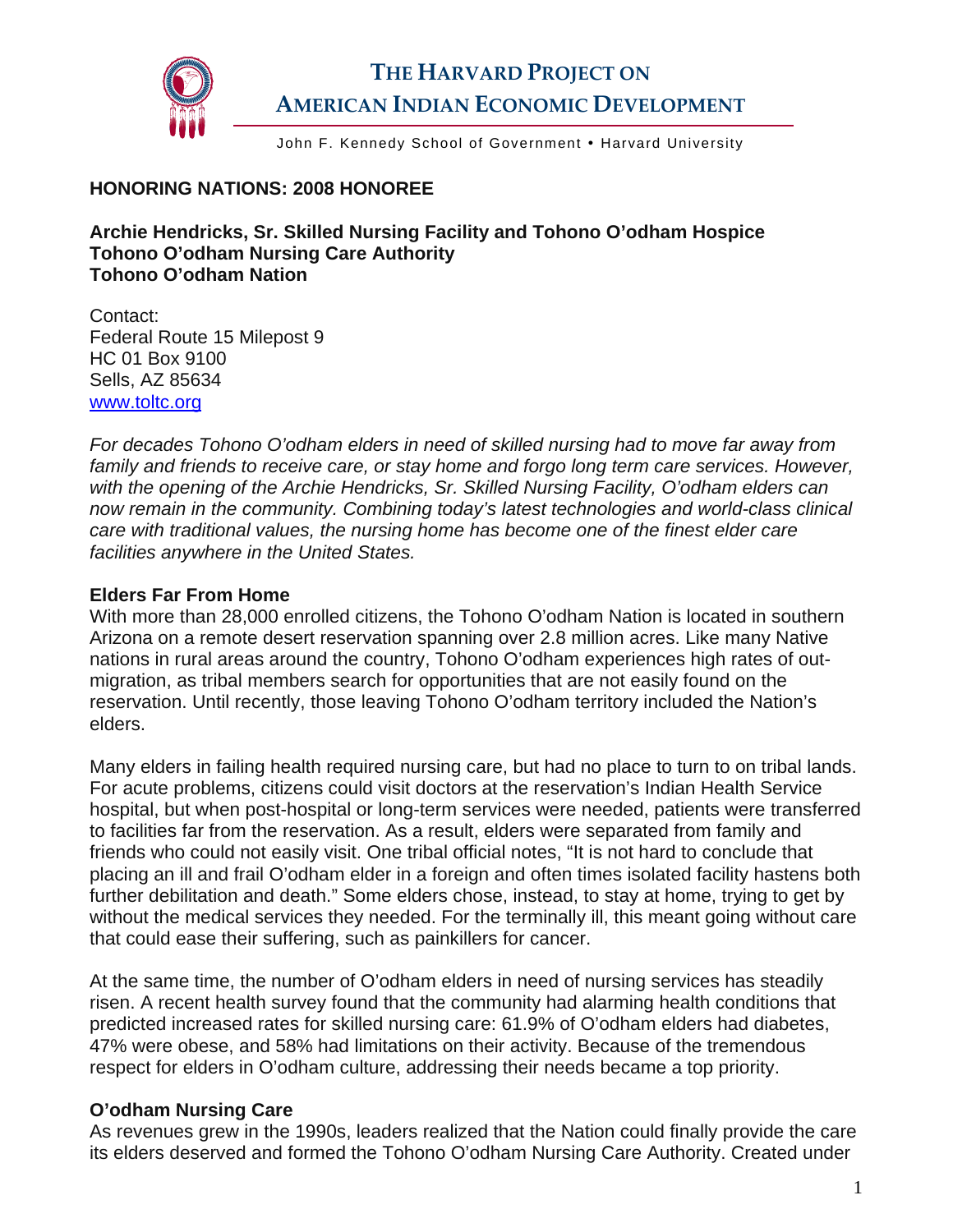a legislative charter, the Authority is a tribal enterprise that is founded on O'odham values and sets clear goals. It is overseen by a seven-member board of directors, all of whom are Tohono O'odham citizens. By using the Authority to manage its nursing care, the Nation has a strong focal point for research, management, and coordination. The Authority is also deliberately insulated from tribal politics so that the best program decisions can be made. In addition, tribal support for the Authority is set in four-year budget cycles to avoid uncertainty created from year-to-year funding.

Under the guidance of the Nursing Care Authority, in 2002 the Tohono O'odham Nation opened the Archie Hendricks, Sr. Skilled Nursing Facility, a \$15 million dollar, state-of-the-art nursing home. The facility has 60 beds and, in its first three years, served more than 250 elders. The Nation provides two-thirds of the operational costs and the rest of budget is generated from Medicare and other third-party reimbursements. No citizen is turned away based on an inability to pay.

The Archie Hendricks facility has dramatically changed the way O'odham elders receive care. Community ties are at the core of a patient's stay. The geographic location of the nursing home, combined with a policy of encouraging relatives to visit, keeps patients connected with family and friends. In fact, when management investigated the unusually large amount of toilet paper usage, they discovered that it was a sign of their success—the residents have more guests than is the norm at most long-term care facilities, and they visit for longer. Unlike the typical policies of other nursing homes, the housekeepers, dietary employees, and other non-nursing staff are also encouraged to have as much contact as possible with patients and to live in housing integrated into the nursing home site.

In 2007, Tohono O'odham expanded the Archie Hendricks Facility services to provide another important service to elders that had not previously been available on the reservation. The Tohono O'odham Hospice brings together a team of traditional healers, doctors, nurses, social workers, chaplains, and volunteers to meet the physical, emotional, and spiritual needs of dying elders and their families. The Hospice program helps make sure that elders are treated according to O'odham beliefs about the end of life. An employee notes, "For us, the passing of a life is to be accompanied by recognition and by the direct attending and presence of family and community." Elders receive hospice services either in their own homes or at the nursing facility.

The Archie Hendricks facility and the Hospice follow the O'odham Himdag, or way of life, in all aspects of their care. Elders are served culturally significant O'odham foods such as beans and squash. One staff member is solely dedicated to overseeing cultural services at the nursing home, which includes encouraging community involvement and inter-generational activities. Elders are helped with basket making, translation, arranging medicine man visits, and integrating tribal remedies with western medicine. As an example of the richness of community bonds at the facility, the Nation's youth group has held all night traditional singing and dancing ceremonies on the grounds, allowing elders to easily participate and share their wisdom.

#### **Excellence in the Community**

The Archie Hendricks facility has become a major employer in the area, creating good jobs for community members. Many staff members, previously employed by the Indian Health Service, now work directly for the Nation. Because the facility is funded on a four-year cycle, it offers stable employment. And, with the exception of the certified and licensed nurses, the 130 member staff is almost 100% O'odham. The dedicated housing for employees also helps attract skilled professionals. Community members can get training for jobs at the facility by